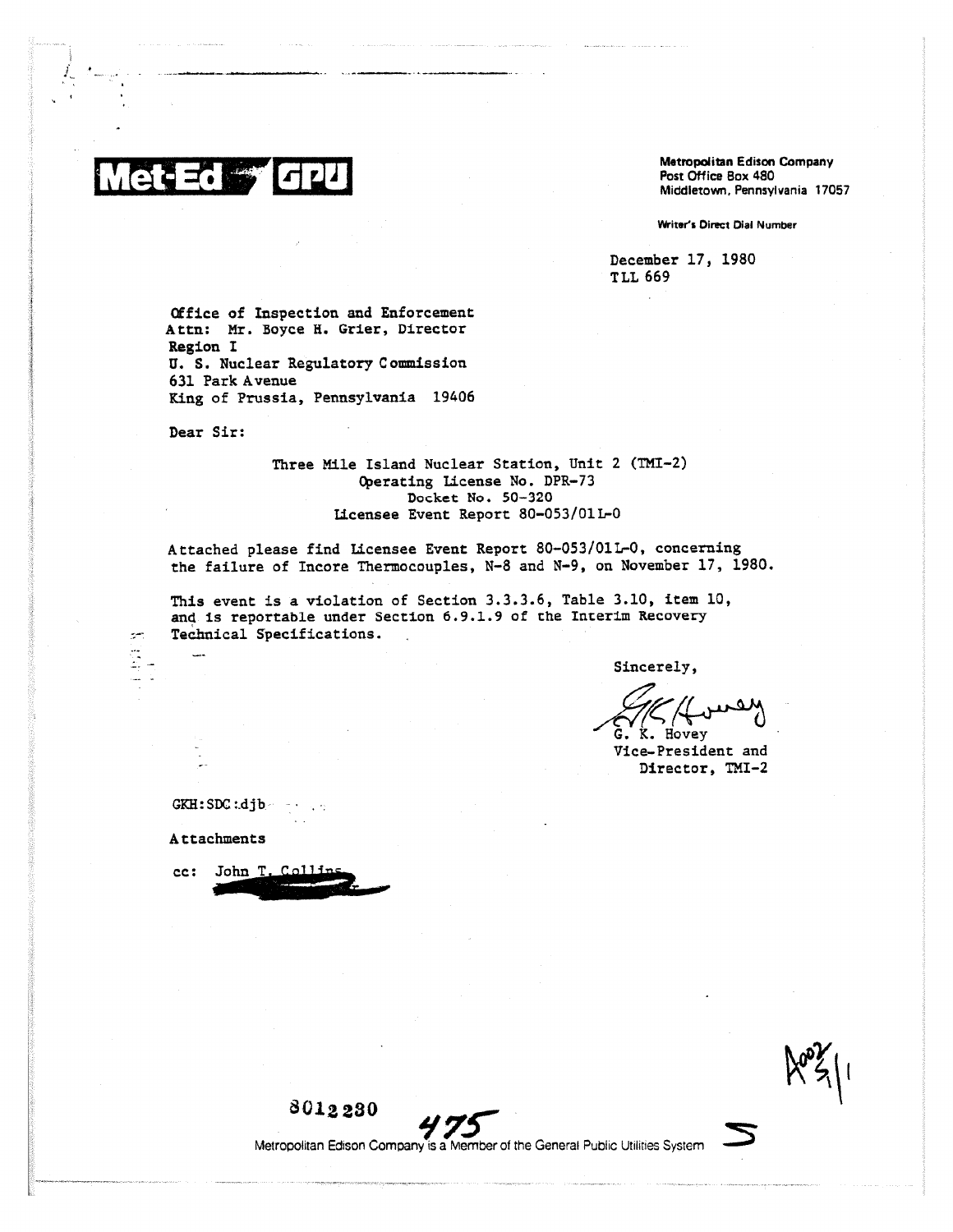| NRC FORM 366                          | <b>U.S. NUCLEAR REGULATORY COMMISSION</b>                                                                                                                                                                                                                                                                                                                     |
|---------------------------------------|---------------------------------------------------------------------------------------------------------------------------------------------------------------------------------------------------------------------------------------------------------------------------------------------------------------------------------------------------------------|
| 7-77)                                 | LICENSEE EVENT REPORT<br><b>TLL 669</b>                                                                                                                                                                                                                                                                                                                       |
|                                       | Attachment l<br>NT OR TYPE ALL REQUIRED INFORMATION)<br>CONTROL BLOCK:<br>O                                                                                                                                                                                                                                                                                   |
|                                       | 0 <sup>1</sup><br>0 <sup>1</sup><br>$\left( 3\right)$<br>$0101 - 10101$                                                                                                                                                                                                                                                                                       |
| <b>CON'T</b><br>$\circ$<br>-1         | 00003200711111780<br>【8】<br>LK <sub>6</sub><br>SOURCE<br>69<br>EVENT DESCRIPTION AND PROBABLE CONSEQUENCES (10)                                                                                                                                                                                                                                               |
| $0$   2]                              | Incore Thermocouples N-8 and N-9 began to exhibit erratic behavior at 0900 hours on                                                                                                                                                                                                                                                                           |
| $\overline{\circ}$ $\overline{\circ}$ | November 17, 1980, therefore, in accordance with Technical Specification 3.3.3.6,                                                                                                                                                                                                                                                                             |
| $\blacktriangleleft$<br>0             | Table 3.3-10, item 10, this report is submitted. LERs 80-13, 80-41, and 80-50 concert                                                                                                                                                                                                                                                                         |
| । इ<br>$\circ$                        | thermocouple failures also. This event had no effect on the plant, its operation                                                                                                                                                                                                                                                                              |
| 0 <sub>0</sub>                        | or the health and safety of the public.                                                                                                                                                                                                                                                                                                                       |
| $\bullet$<br>$\overline{\mathbf{z}}$  |                                                                                                                                                                                                                                                                                                                                                               |
| 8                                     | 80                                                                                                                                                                                                                                                                                                                                                            |
| l a                                   | COMP.<br><b>SYSTEM</b><br><b>CAUSE</b><br><b>CAUSE</b><br>VALVE<br><b>COMPONENT CODE</b><br><b>CODE</b><br>CODE<br><b>SUBCODE</b><br><b>SUBCODE</b><br>SUBCODE<br>(12)<br>(16)<br>Z<br>$\blacksquare$<br>Е<br>$\mathbf{\tau}$<br>E<br><b>REVISION</b><br>OCCURRENCE<br>REPORT<br><b>SEQUENTIAL</b>                                                            |
|                                       | CODE<br>REPORT NO.<br><b>EVENT YEAR</b><br>TYPE<br>NO.<br>LER/RO<br>REPORT<br>n                                                                                                                                                                                                                                                                               |
|                                       | NPRD-4<br><b>PRIME COMP.</b><br>COMPONENT<br>EFFECT<br>ON PLANT<br>ATTACHMENT<br>SUBMITTED<br><b>ACTION</b><br><b>FUTURE</b><br><b>SHUTDOWN</b><br>HOURS $(22)$<br>FORM SUB.<br>MANUFACTURER<br><b>METHOD</b><br><b>SUPPLIER</b><br>TAKEN<br><b>ACTION</b><br>$\left( 21\right)$<br>(23)<br>(25)<br>01<br>$\mathbf{N}$ $(24)$<br>(19)<br>'20<br>0<br>n.<br>18 |
| $\overline{10}$<br>-1                 | CAUSE DESCRIPTION AND CORRECTIVE ACTIONS (27)<br>The reason for the failure of Thermocouples is not known and may not be possible                                                                                                                                                                                                                             |
| $\mathbf{1}$                          | to determine given the condition of the Unit 2 core relative to incore instrumentation                                                                                                                                                                                                                                                                        |
| 112                                   | No corrective actions are appropriate relative to thermocouple failure.<br>We are                                                                                                                                                                                                                                                                             |
| $\blacksquare$ 3                      | evaluating the situation to determine of any trend is becoming apparent and whether                                                                                                                                                                                                                                                                           |
| $\overline{4}$<br>8                   | such a trend would have a safety impact in the long term.<br>80<br>9                                                                                                                                                                                                                                                                                          |
| 5.                                    | METHOD OF<br>DISCOVERY<br>FACILITY<br>STATUS<br>(30)<br>DISCOVERY DESCRIPTION (32)<br><b>OTHER STATUS</b><br>% POWER<br>'29`<br>(31)<br>(28<br>0 <sup>1</sup><br>0 <sup>1</sup><br>$\Omega$<br>Recovery Mode<br>B<br>Operator Review of thermocounle data<br>45<br>80                                                                                         |
| 6                                     | CONTENT<br><b>ACTIVITY</b><br>AMOUNT OF ACTIVITY (35)<br>LOCATION OF RELEASE (36)<br>RELEASED OF RELEASE<br>N/A<br>N/A<br>45<br>10<br>80<br>9                                                                                                                                                                                                                 |
|                                       | PERSONNEL EXPOSURES<br>DESCRIPTION (39)<br><b>NUMBER</b><br>TYPE<br>N/A<br>37<br>$\left( 38\right)$                                                                                                                                                                                                                                                           |
|                                       | 80<br>13<br>9<br>11 12<br>PERSONNEL INJURIES<br>DESCRIPTION(41)<br>NUMBER                                                                                                                                                                                                                                                                                     |
| 8                                     | N/A<br>01(40)<br>0<br>0.<br>80<br>12<br>11                                                                                                                                                                                                                                                                                                                    |
| 9                                     | LOSS OF OR DAMAGE TO FACILITY (43)<br><b>DESCRIPTION</b><br>TYPE<br>7 (42)<br>N/A<br>80<br>۰<br>10                                                                                                                                                                                                                                                            |
|                                       | <b>PUBLICITY</b><br>NRC USE ONLY<br>DESCRIPTION 45 3012280<br>18 O<br><b>ISSUED</b><br>7.92<br>Z(44)<br>N/A                                                                                                                                                                                                                                                   |
| 8                                     | 68 69<br>80- వ<br>9<br>10<br>۰<br>PHONE: (717) 948-8461<br>Steven D. Chaplin<br>NAME OF PREPARER.                                                                                                                                                                                                                                                             |
|                                       |                                                                                                                                                                                                                                                                                                                                                               |